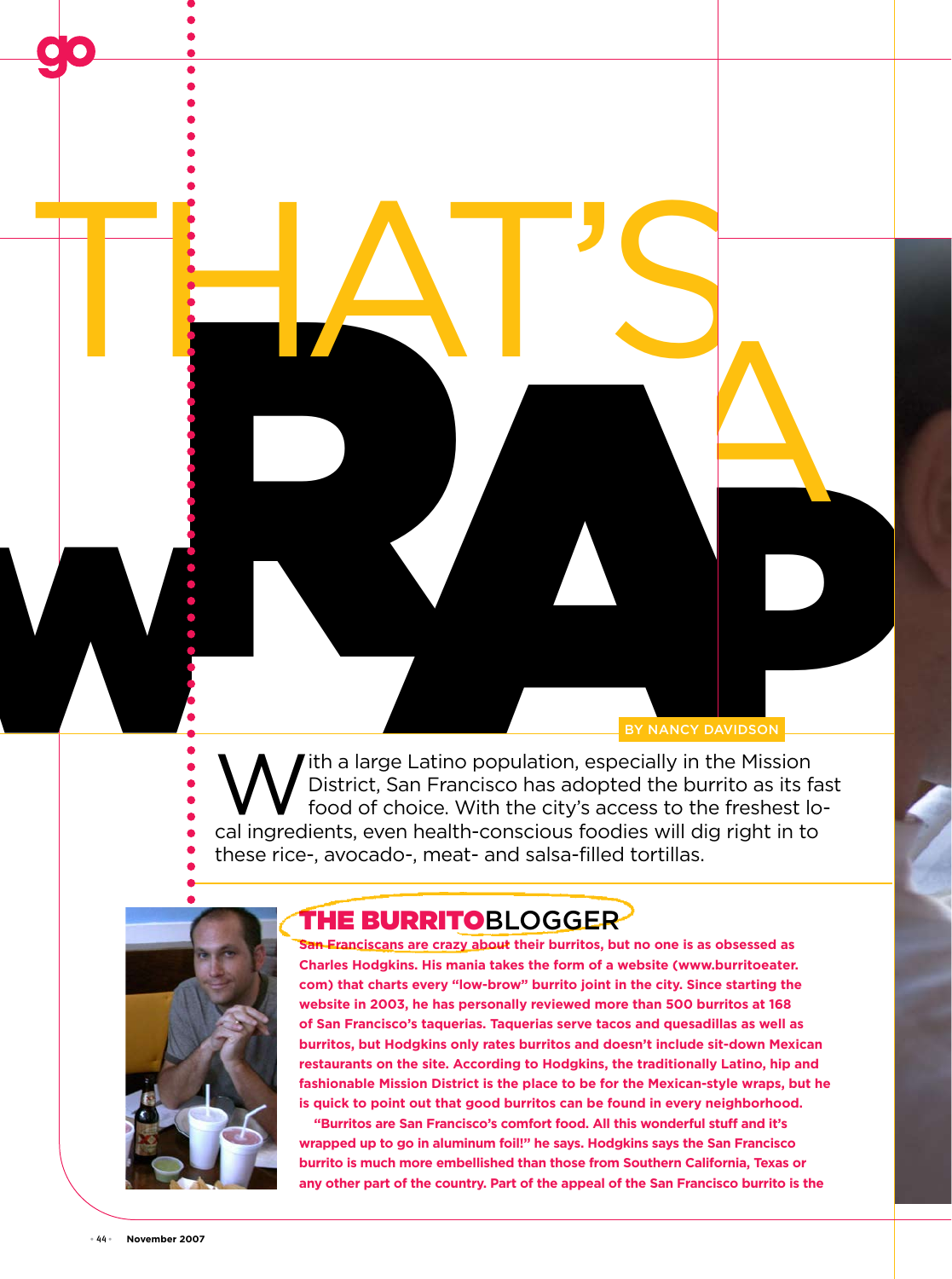## A city local and a few **A city local and a few EXAMPLE SPOTS FOR BURRITOS** SAN FRANCISCO **chefs share** their favorite spots

**Papalote**